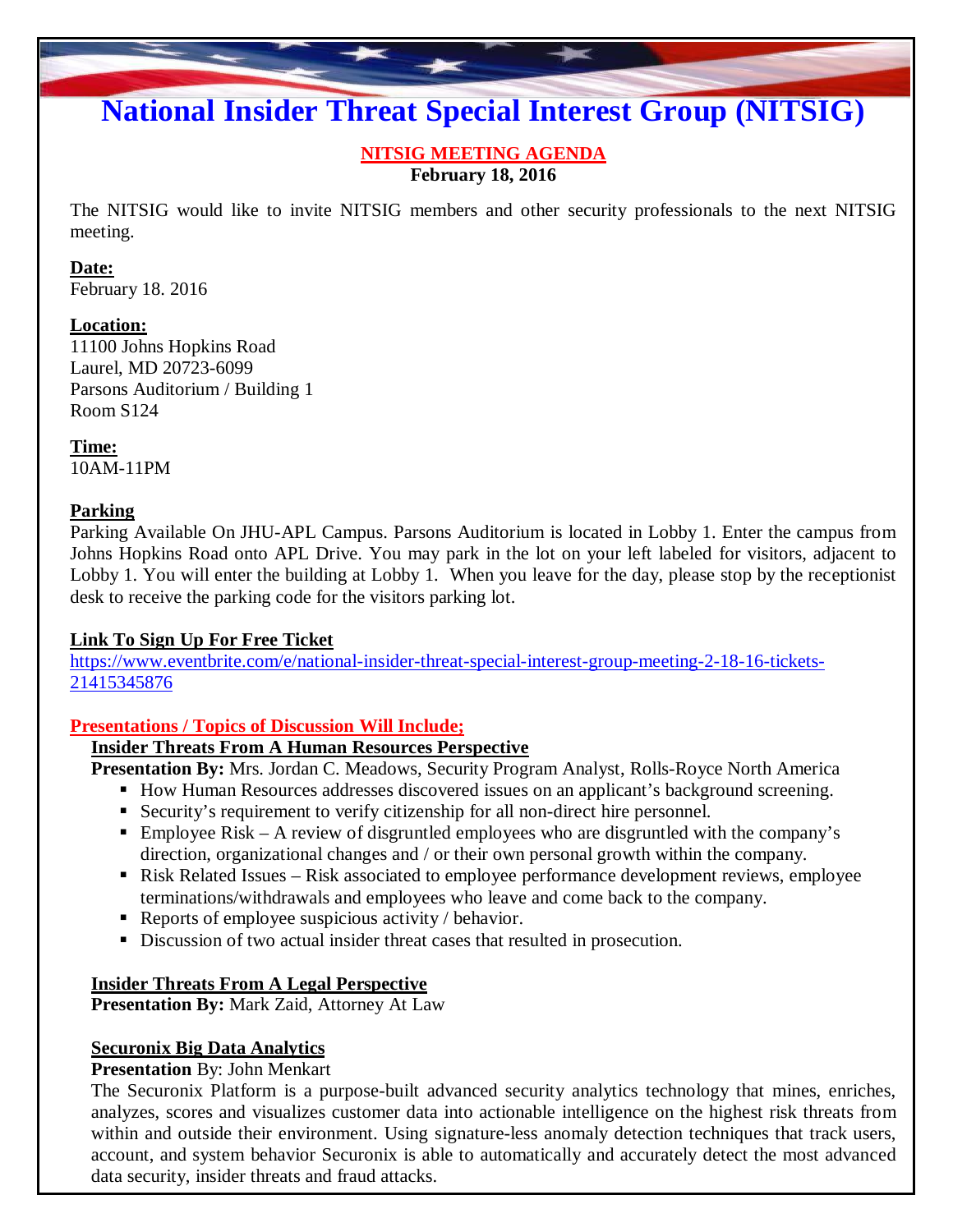#### **Bio's Of Guest Speakers: Mr. Mark Zaid**

For over two decades, Mark S. Zaid, Esq. has fought to guarantee the rights of former, current, and prospective civilian federal employees, defense contractors, members of our active duty and reserve military, and journalists, particularly when they are threatened by the overshadowing spectre of national security. His representation has ranged from high-profile Members of Congress to covert CIA operations officers whose names will never be revealed, from politically controversial cases to stealth efforts to obtain historic records. Using a variety of tools—including the Executive, Judicial and Legislative branches, as well as the media— Mr. Zaid and his law firm have helped clients navigate the shadow world of national security, First Amendment, federal employment, and administrative law.

http://www.markzaid.com

#### **Mrs. Jordan C. Meadows**

Mrs. Jordan Meadows currently serves as the Rolls-Royce North America Security Program Analyst. Mrs. Meadows joined Rolls-Royce in 2011, after serving as the Private Sector Liaison Coordinator for the State of Indiana's Intelligence Fusion Center. As the Private Sector Liaison Coordinator, Mrs. Meadows developed and managed the Midwest's first private sector intelligence program which resulted in the successful recruitment and intelligence outreach to over 300 private sector partners from Illinois, Indiana, Kentucky and Ohio.

As the Executive Officer for the Indiana Department of Homeland Security, Mrs. Meadows managed a variety of analytical and emergency management programs. Mrs. Meadows developed and implemented the department's internship program, developed emergency management and business continuity plans for various businesses and companies throughout the State of Indiana, and was responsible for developing and submitting various presidential disaster declarations on behalf of the state.

Mrs. Meadows received her BS in Psychology from Indiana State University and attended Thomas M. Cooley School of Law in Lansing, MI. After attending law school, Mrs. Meadows worked as an Analyst and Investigator for the Office of the Indiana Attorney General. In 2006, Mrs. Meadows received a MS in Psychology from Capella University with a focus in forensics.

#### **Contact Information**

#### **Jim Henderson / CISSP, CCISO**

**Founder / Chairman Of The National Insider Threat Special Interest Group (NITSIG) CEO Insider Threat Defense, TopSecretProtection.Com, Inc. Counterespionage-Insider Threat Program Training Course Instructor Cyber Threat-Insider Threat Risk Analyst / Risk Mitigation Specialist Phone: 561-809-6800 / 888-363-7241 Websites: www.nationalinsiderthreatsig.org [www.insiderthreatdefense.com](http://www.insiderthreatdefense.com/) E-Mail: jimhenderson@nationalinsiderthreatsig.org [jimhenderson@insiderthreatdefense.com](mailto:jimhenderson@insiderthreatdefense.com)**